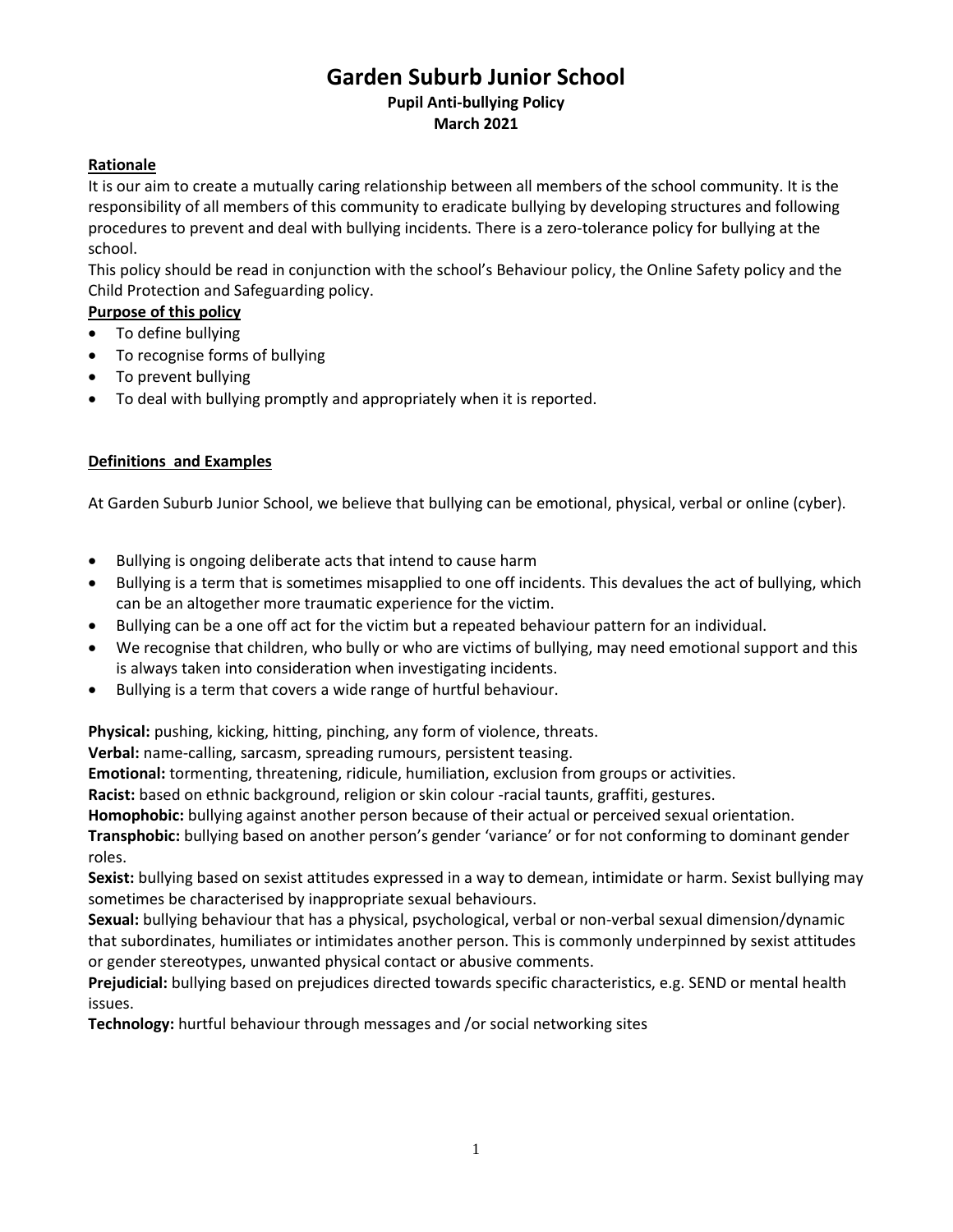# **Severity of Bullying**

Bullying ranges from the above mentioned inappropriate behaviour to vicious assaults. The severity of the bullying along the continuum should be gauged by the distress/damage caused to the victim.

# **The Frequency of bullying**

There is no definitive time scale for bullying. Bullying can take place several times a week or day. It can go on for months or years. It does not take long to damage the victim or corrupt other children who witness it.

# **Recognising Signs of bullying**

- unwillingness to come to school
- being frightened to travel to or from school, asking to be driven
- a significant change in behaviour -withdrawn/aggressive behaviour
- complaining of physical symptoms
- complaining about missing/damaged possessions
- educational attainment being slowly or suddenly reduced
- refusal to talk about the problem
- being easily distressed
- damaged or incomplete work
- becoming anxious or lacking confidence
- asking for extra money or stealing
- unwillingness to use the internet or mobile devices
- becoming agitated when receiving calls or text messages
- change in behaviour and attitude at home
- changes in sleep patterns
- changes in eating patterns
- unexplained bruises

## **Roles and responsibilities**

## **The governing board is responsible for:**

- Evaluating and reviewing this policy to ensure that it is not discriminatory.
- The overall implementation of this policy.
- Ensuring that the school adopts a tolerant and open-minded policy towards difference.
- Ensuring the school is inclusive.
- Analysing any bullying data to establish patterns and reviewing this policy in light of these.

## **The Head teacher is responsible for:**

- Reviewing and amending this policy, accounting for new legislation and government guidance and using staff experience of dealing with bullying incidents in previous years to improve procedures.
- Keeping a Bullying Report Form of all reported incidents, including which type of bullying has occurred, to allow for proper analysis of the data collected.
- Analysing the data in the bullying record at termly intervals to identify trends, so that appropriate measures to tackle them can be implemented.
- Arranging appropriate training for staff members.
- Have the legal power to make sure pupils behave outside of school premises. This includes bullying that happens anywhere off the school premises, for example on public transport or in a town centre. School staff can also choose to report bullying to the police or local council.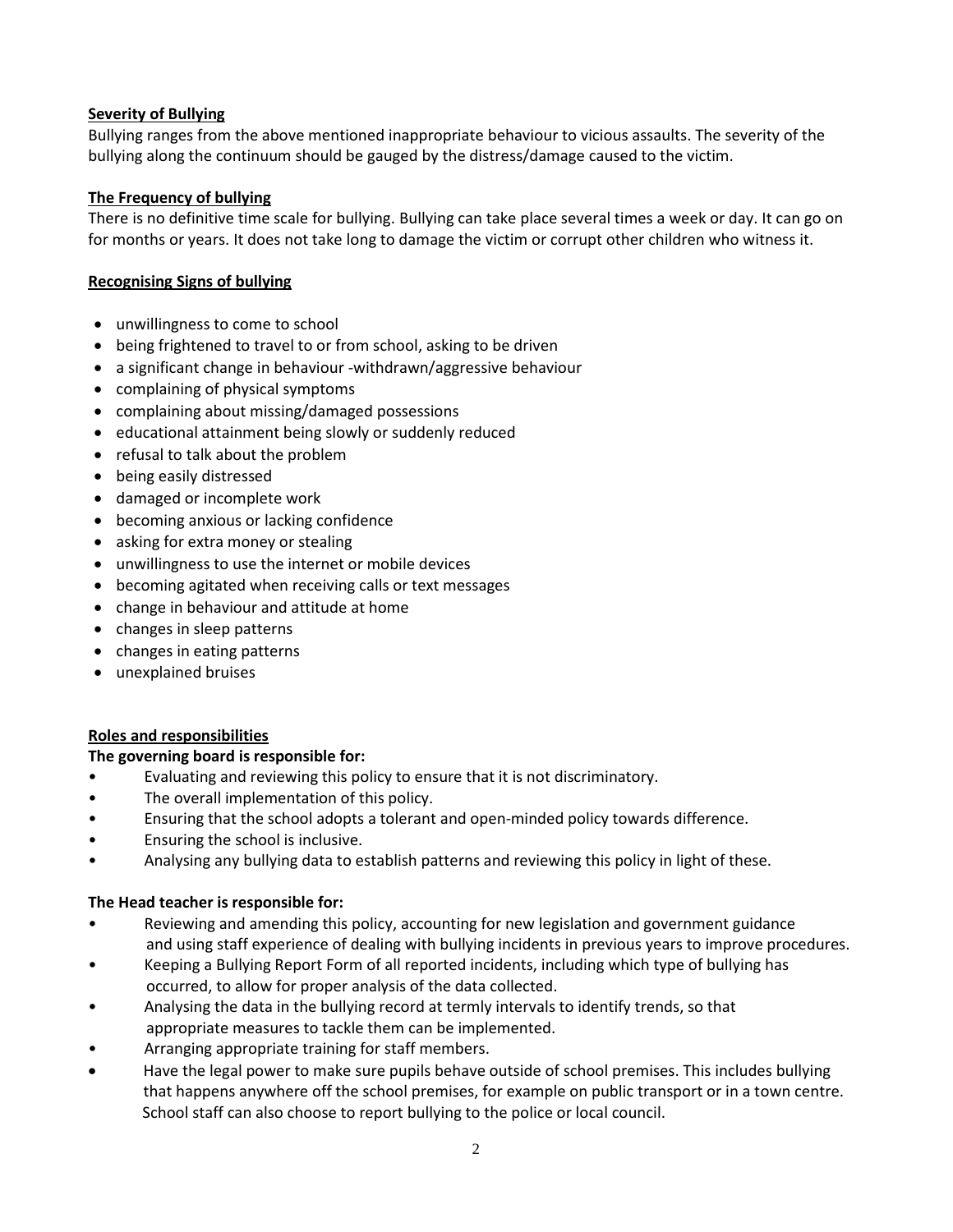## **Teachers and support staff are responsible for:**

- Being alert to social dynamics in their class.
- Being available for pupils who wish to report bullying.
- Providing follow-up support after bullying incidents.
- Being alert to possible bullying situations, particularly exclusion from friendship groups, and that they inform team leaders of such observations.
- Refraining from gender stereotyping when dealing with bullying.
- Understanding the composition of pupil groups, showing sensitivity to those who have been the victims of bullying.
- Reporting any instances of bullying once they have been approached by a pupil for support.

# **Parents are responsible for:**

- Informing their child's teacher if they have any concerns that their child is the victim of bullying or involving in bullying in anyway.
- Being watchful of their child's behaviour, attitude and characteristics and informing the relevant staff members of any changes.

## **Pupils are responsible for:**

- Informing a member of staff if they witness bullying or are a victim of bullying.
- Not making counter-threats if they are victims of bullying.
- Walking away from dangerous situations and avoiding involving other pupils in incidents.
- Keeping evidence of cyber bullying and informing a member of staff should they fall victim to cyber bullying.

## **Prevention**

- All reported or investigated instances of bullying will be investigated by a member of staff.
- Staff will encourage pupil cooperation and interpersonal skills using group and pair work.
- All types of bullying will be discussed as part of the curriculum.
- The school will ensure that pupils are taught about safeguarding, including online safety, as part of a broad and balanced curriculum in PSHE and RHSE lessons. Such content will be age and stage of development specific, and tackle issues such as the following:
	- -Healthy relationships
	- -Respectful behaviour
	- -Gender roles, stereotyping and equality
	- -Body confidence and self-esteem
	- -Prejudiced behaviour
	- -that sexual violence and sexual harassment is always wrong
	- -addressing cultures of sexual harassment
- Diversity, difference and respect for others is promoted and celebrated through various lessons.
- Seating plans will be organised and altered in a way that prevents instances of bullying.
- Potential victims of bullying are placed in working groups with other pupils who do not abuse or take advantage of others.
- Opportunities to extend friendship groups and interactive skills are provided through participation in special events, for example, drama productions, sporting activities and cultural groups.
- All members of the school are made aware of this policy and their responsibilities in relation to it.
- All staff members receive training on identifying and dealing with the different types of bullying.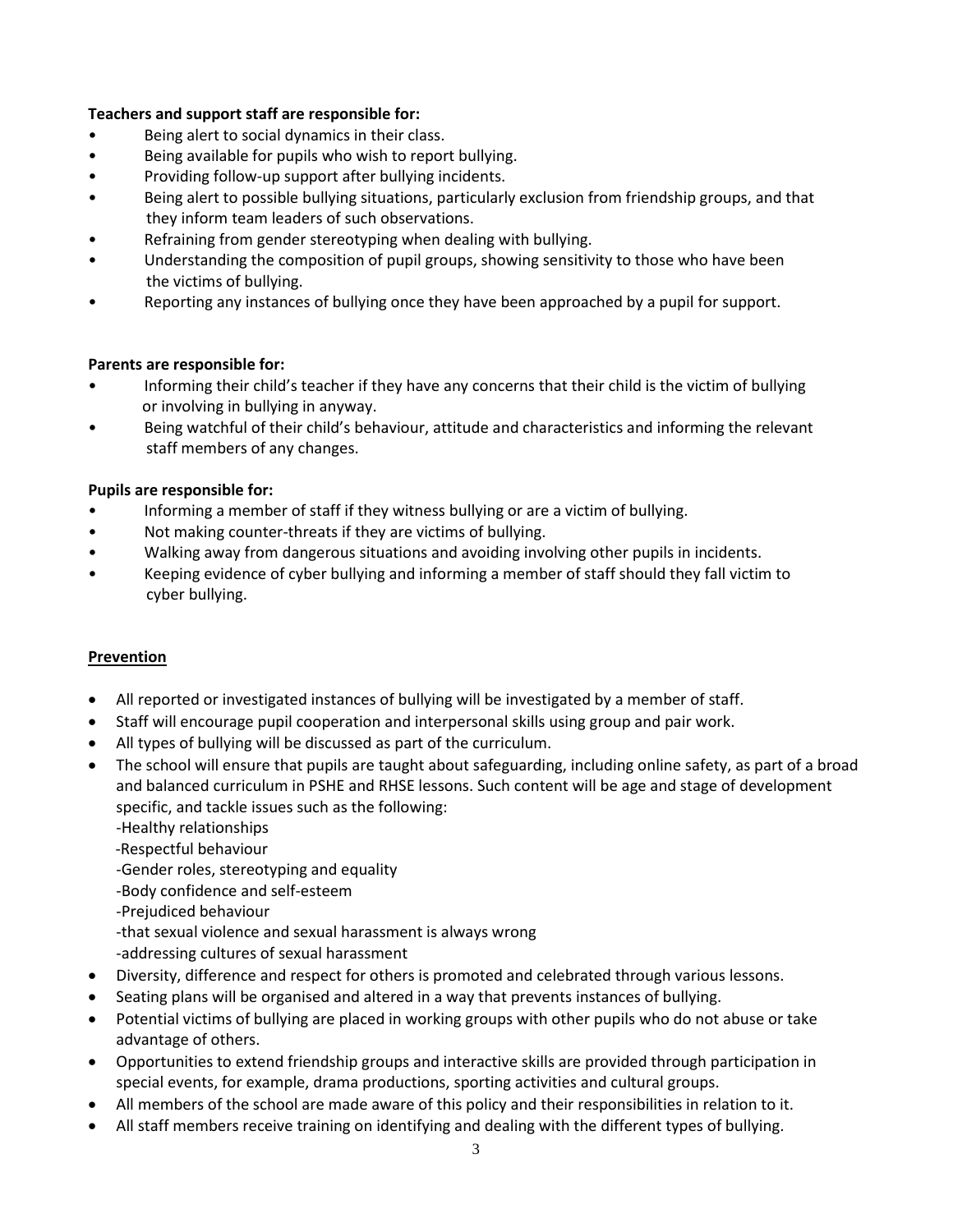- Pupils deemed vulnerable will meet with their teacher regularly to ensure any problems can be actioned quickly.
- Teachers will also offer an 'open door' policy allowing pupils to discuss any bullying, whether they are victims or have witnessed an incident.
- The school will be alert to, and address, any mental health and wellbeing issues amongst pupils, as these can be a cause of bullying behaviour.
- The school will ensure potential perpetrators are given support as required, so their educational, emotional and social development isn't negatively influenced by outside factors, e.g. mental health issues.

## **Dealing with bullying**

The school has a Behaviour Policy to ensure appropriate behaviour around the school.

When a behaviour incident occurs the children involved follow procedures outlined in the behaviour policy.

If it is then thought that the incident could be bullying, the incident should be reported to a member of the senior management team. If staff are in any doubt, they will speak to the DSL. If the member of SMT considers that the incident concerned is bullying, then the following procedures will be followed:

1. All those involved should be interviewed separately by that member of the senior management team.

# **a) Interview with the victim**

This should focus on the feelings of the victim and reassure them that they have sought the right support by informing a member of staff. The incident should then be discussed and a record kept on Integris and My Concern as appropriate. The victim should be informed that the others involved will also be interviewed and that if necessary further action taken.

## **b) Interview with the bully**

This should focus on the feelings of the victim in an attempt to help the bully understand the effects of their actions. The meeting should also give the bully an opportunity to explain possible reasons for their behaviour. At this stage a decision about whether to inform parents will be made.

- 2. The member of staff should record their discussions with both parties on Integris
- 3. Racial and homophobic incidents are recorded on Integris.
- 4. The parents of the victim and the bully will be contacted and invited to discuss what has occurred.
- 5. As far as possible, the strategies and\or actions put in place will focus on positive reinforcement for appropriate change of behaviour. It will also focus on the child understanding the consequences of his\her actions as inappropriate, detrimental and hurtful to others. This may mean a sanction.
- 6. The behaviour of the pupils involved will be monitored.
- 7. If another incident occurs with the same child or group of children the same procedure as above for collecting evidence will be followed. The bully will go directly to stage 6 on the behaviour step chart. The Parents will meet with the Head Teacher. This may result in a fixed term exclusion.